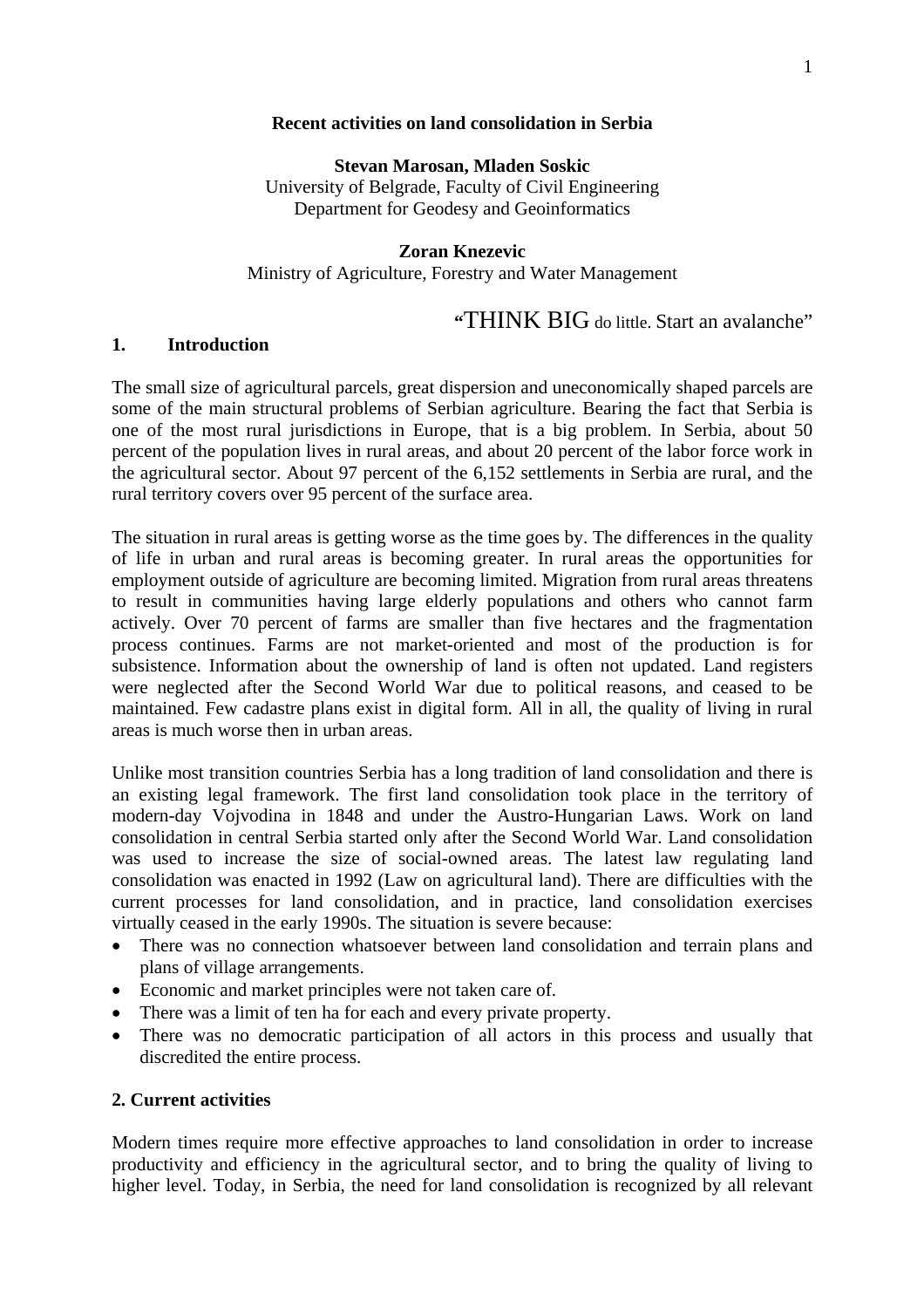institutions as well as the farmers. Everyone understands the necessity for land consolidation as the only mean for revitalizing the agricultural production and rural areas in general.

The significance of land consolidation was acknowledged by the Government of the Republic of Serbia. That is very important because without their support and initiative the work on the land consolidation would not be possible. The Government, represented by the Serbian Ministry of Agriculture, Forestry and Water Management initiated two big steps towards implementation of land consolidation in Serbia.

The first step is introducing the new Law on agricultural land. The draft of the new law enables a "simple form" of land consolidation, besides the old "complex form". The concept of a "simple form" of land consolidation consists in the amalgamation and re-allotment of plots and parcels using voluntary land exchange to merge scattered and/or uneconomically shaped parcels of two or more owners. If there is a need to consolidate many scattered and/or uneconomically shaped parcels in a community, the land consolidation procedure concentrates on the merging and reshaping of adjoining parcels. Through this "accelerated land consolidation" land is regrouped or rearranged in units of economic size and rational shape. Since this type represents a profound intervention in the territorial organization of an entire community, the land consolidation procedure is be initiated by a local authority and closely monitored, supervised and approved by a normative authority or agency.

As second step the Government requested technical assistance from FAO considering the Organization's expertise and experience with land consolidation in Central and Eastern Europe. As the result we have now the TCP project which started in April this year. The project ranks among the highest priorities of the Republic of Serbia. The TCP project proposal is in line with the Policy Framework for Serbian Agriculture and the national strategies for sustainable rural development. The Framework emphasizes the immediate need for addressing land issues, in particular consolidation and management. Furthermore, various international stakeholders are assisting the Serbian government in addressing important problems related to landownership and holding. For example, the World Bank is tackling the problems related to unclear property rights (land registration and real estate cadastre); GTZ focuses on real property registration and land management at the municipal level and SIDA supports the government in land management issues with capacity building (e.g. land surveying). However, a particular issue still to be addressed concerns land consolidation in rural areas. In this context, the Serbian Minister of Agriculture, Forestry and Water Management, requested FAO technical assistance related to agriculture and rural development, and identified a TCP project on land consolidation as a priority.

This TCP project prepares the way for a national programme on land consolidation. The main outputs are:

- Preparation of a proposal for a national strategy for land consolidation.
- Design and implementation of a small land consolidation pilot component.
- Capacity building in land consolidation.

## *a) Preparation of a proposal for a national strategy for land consolidation*

In this output several issues will be considered. According to that four outputs will be provided.

First among them is analysis of the policy and legal framework as it relates to land consolidation. This includes identification of current policies and legislation related to land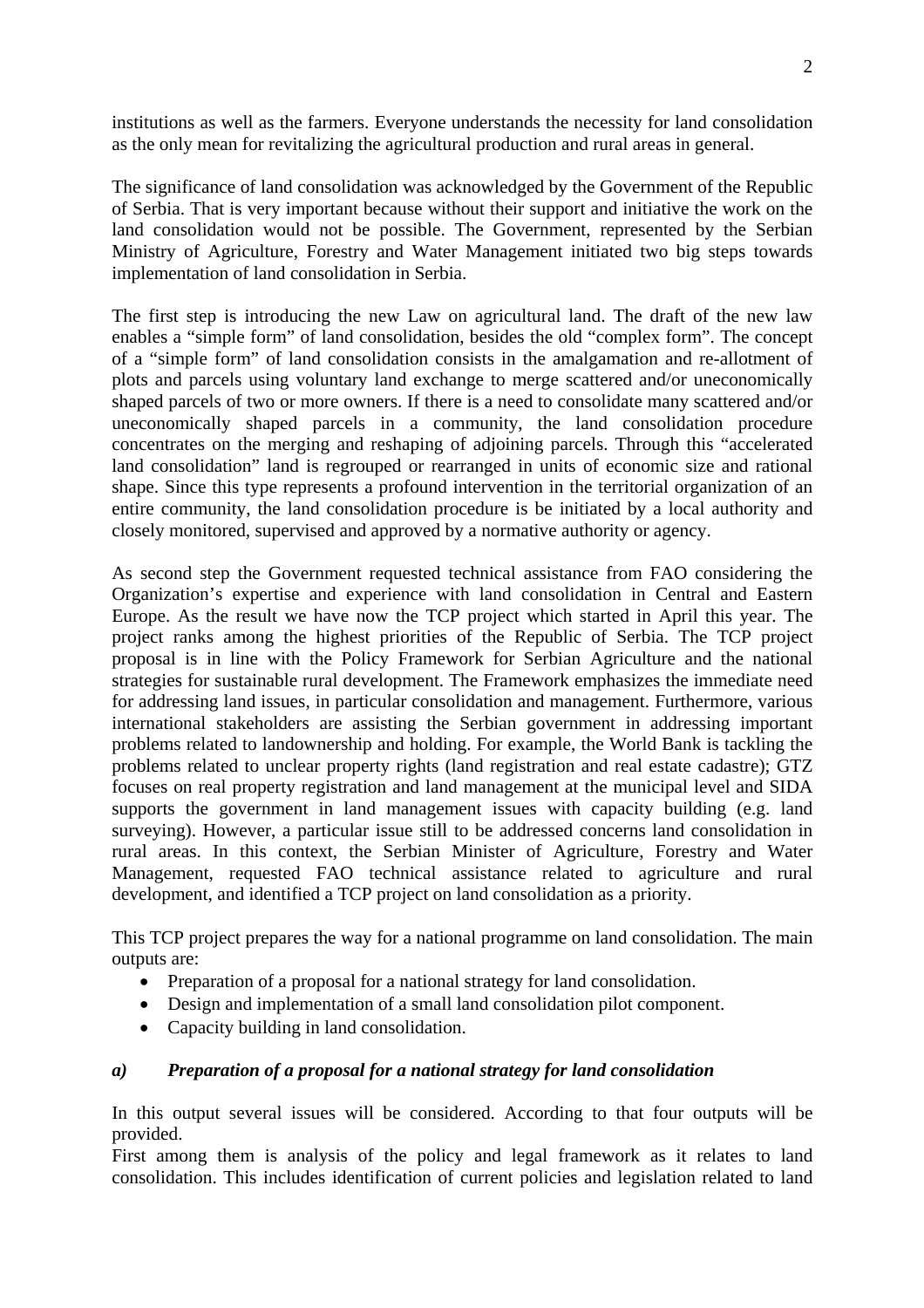consolidation, including agriculture and rural development policies, and analysis of their constraints and opportunities relevant to land consolidation. It will, also, provide recommendations for improving the legal framework.

The second output is the analysis of organizational arrangements as they relate to land consolidation. This includes identification of existing organizational structures, identification of measures that could be introduced in the short-term, development of longer-term proposals for organizational arrangements. It also ensures that the proposed institutional setup is EUcompatible.

The third output is analysis of key issues related to land consolidation.

The fourth and most important output is proposals for a national land consolidation strategy. The strategy will be proposed, then reviewed before its finalization.

# *b) Design and implementation of a small land consolidation pilot component*

For the purposes of implementing the land consolidation, the cadastral community of Velika Mostanica has been selected as a pilot area. It is a rural area with 3210 inhabitants and 62 farming households. This community has been selected because it fulfils selection criteria and furthermore because of awareness of the farmers in that community. There is, also, a great support from local authorities which is vital in the projects of this kind. There are, already, being conducted activities which include the design and implementation of a public awareness campaign (including the use of appropriate information materials and workshops) to inform beneficiaries about land consolidation, including the procedures, implications, potentials and constraints (Fig.1)



*Fig. 1. Meeting of FAO experts and local consultants with farmers in village Velika Mostanica* 

The next step is assessment of the situation in the community. It includes an assessment of the needs and perspectives of beneficiaries and other stakeholders for a land consolidation project and assessment of social, economic and ecological potentials and constraints for land consolidation in the pilot area, and identification of related requirements. In this step it is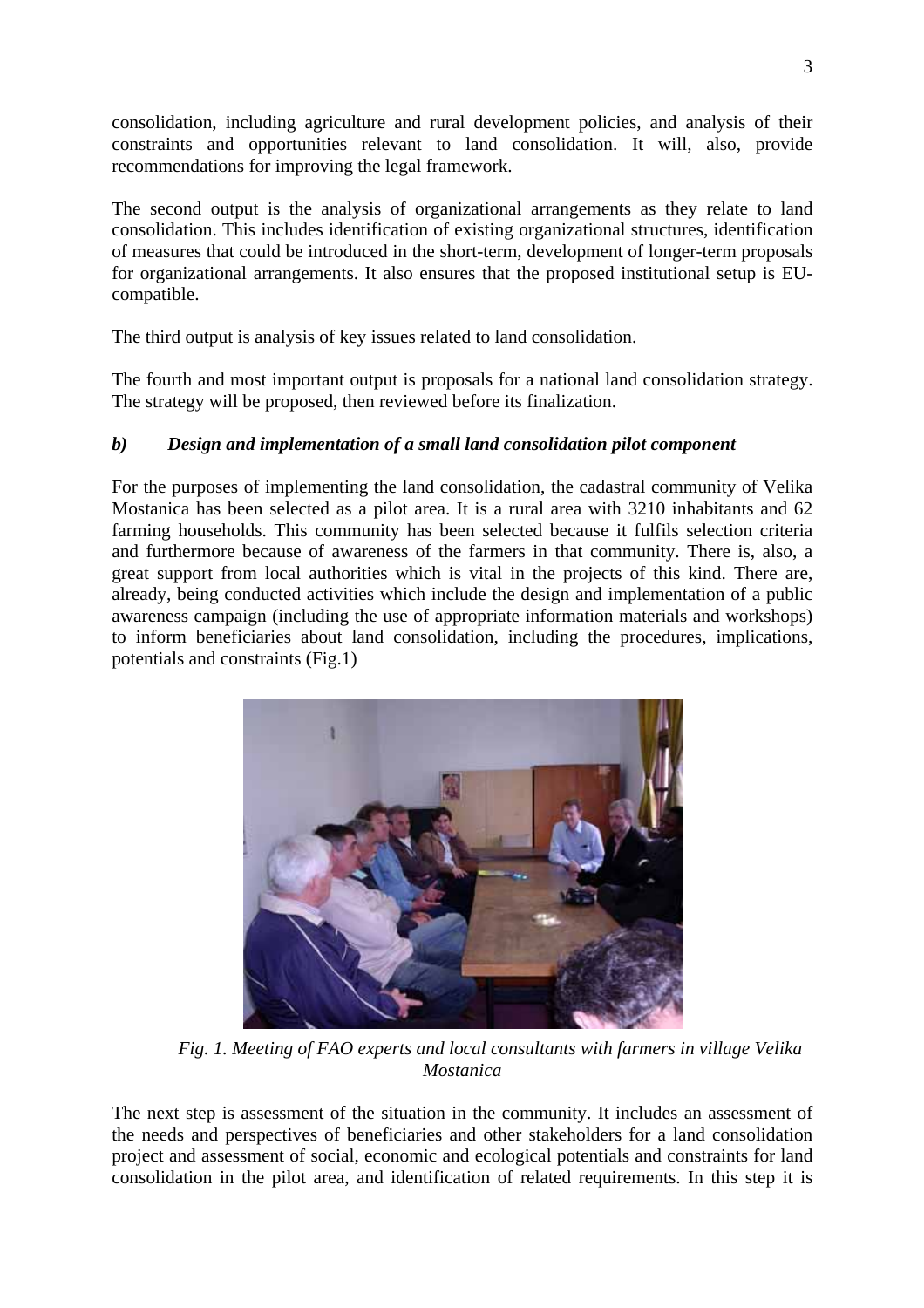important to identify the state of existing cadastral plans and data in this area. They are not up to date and they are very inaccurate, mostly in residential part of the community. The situation in the area of agricultural land is not so bad, but still not good enough (Fig. 2.).



*Fig. 2. – Village Velika Mostanica - orthophoto and cadastral plan* 

After that, preparation of an area development plan for the community needs to be done. Activities will include preparation of alternative scenarios of the community area development plan and selection of preferred alternative and finalization of community area development plan.

When all that is done, the main step is re-allotment of parcels. This includes: public meetings, preparation of map showing ownership and use rights of the community, discussions with individual stakeholders regarding their interests and wishes, assessment of possibilities for reallotment of parcels, negotiation between stakeholders for the re-allotment of parcels, valuation of parcels to be included in the re-allotment, preparation of draft map showing the re-allotment of parcels, approval and agreement to the proposed re-allotment, finalization of the re-allotment plan and finally, registration and finalization of transfer agreements.

At the end the manual for the design and implementation of land consolidation pilot projects based on the practical experience will be done.

## *c) Capacity building in land consolidation*

The objective of this output is training of national consultants by an international consultant and FAO on elements of the design and implementation of a pilot project and also, training and awareness raising of relevant Government personnel by national consultants, including capacity building in agriculture and rural development policy issues.

### **3. Conclusion**